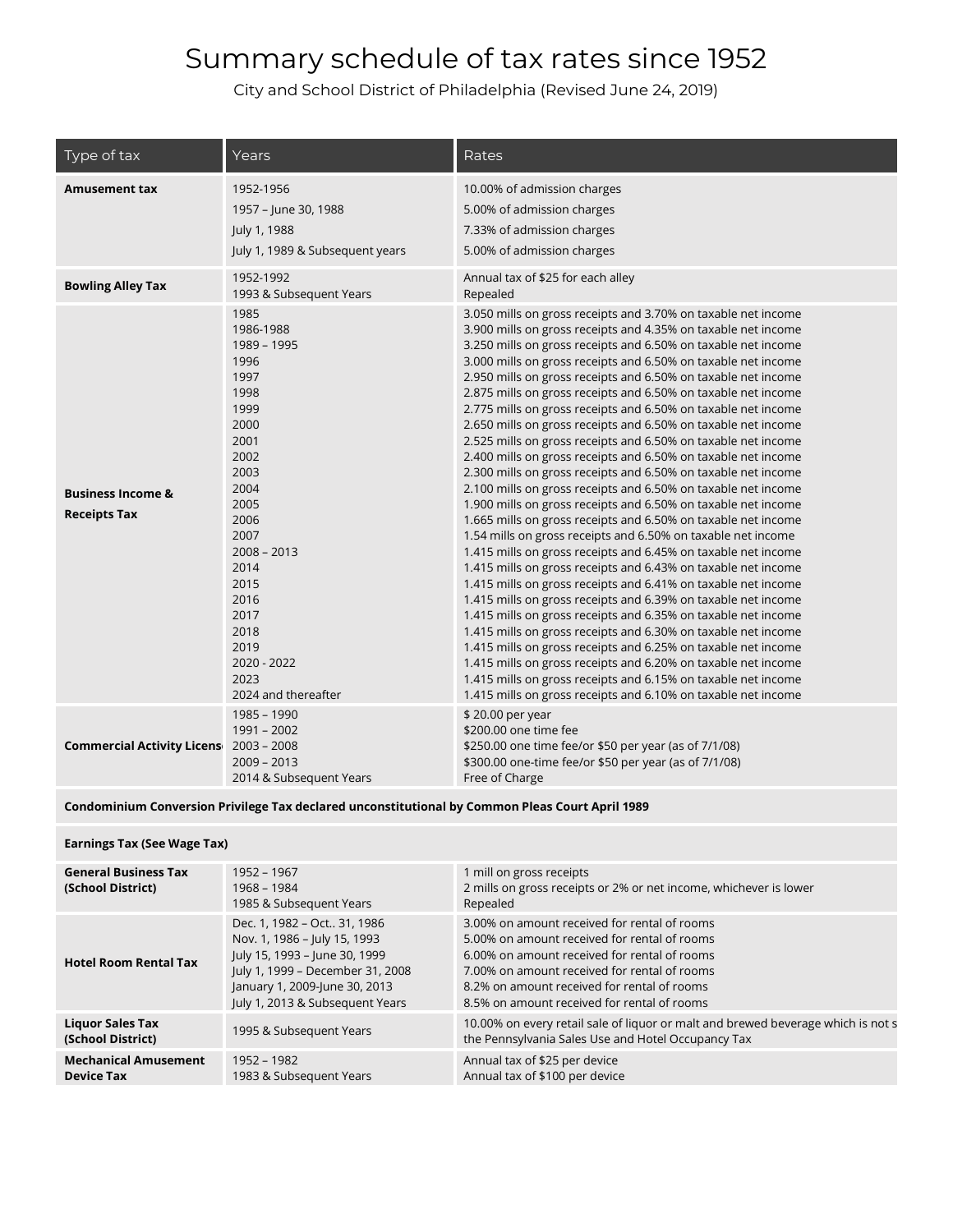| Type of tax                            | Years                                                                                                                                                                                                                                                                                                                                                                                           | Rates                                                                                                                                                                                                                                                                                                                                                                                                                                                                                                                                                                                                                                                                                                                                                                                                                                                                                                                                                                                                                                                                                                                                                                                                                                                                                                                                                                                                                                                                                                                                                                                                                                                                                                                                                                                                |  |  |  |
|----------------------------------------|-------------------------------------------------------------------------------------------------------------------------------------------------------------------------------------------------------------------------------------------------------------------------------------------------------------------------------------------------------------------------------------------------|------------------------------------------------------------------------------------------------------------------------------------------------------------------------------------------------------------------------------------------------------------------------------------------------------------------------------------------------------------------------------------------------------------------------------------------------------------------------------------------------------------------------------------------------------------------------------------------------------------------------------------------------------------------------------------------------------------------------------------------------------------------------------------------------------------------------------------------------------------------------------------------------------------------------------------------------------------------------------------------------------------------------------------------------------------------------------------------------------------------------------------------------------------------------------------------------------------------------------------------------------------------------------------------------------------------------------------------------------------------------------------------------------------------------------------------------------------------------------------------------------------------------------------------------------------------------------------------------------------------------------------------------------------------------------------------------------------------------------------------------------------------------------------------------------|--|--|--|
| <b>Mercantile License Tax</b>          | 1953 - 1976<br>1977 - 1982<br>1983<br>1984<br>1985 & Subsequent Years                                                                                                                                                                                                                                                                                                                           | 3 mills on gross receipts<br>4 mills on gross receipts<br>5 mills on gross receipts<br>4 mills on gross receipts<br>Repealed                                                                                                                                                                                                                                                                                                                                                                                                                                                                                                                                                                                                                                                                                                                                                                                                                                                                                                                                                                                                                                                                                                                                                                                                                                                                                                                                                                                                                                                                                                                                                                                                                                                                         |  |  |  |
| <b>Net Profit Tax</b>                  | 1952 - 1955<br>1956 - 1959<br>1960 - 1964<br>1965 - 1968<br>1969 - 1970<br>1971 - 1975<br>1976 - 1982<br>1983 - June 30, 1991<br>July 1, 1991 - Dec., 31, 1995<br>1996<br>1997<br>1998<br>1999<br>2000<br>2001<br>2002<br>$2003 - 2004$<br>2005<br>2006<br>2007<br>2008<br>2009<br>$2010 - 2012$<br>2013<br>2014<br>2015<br>2016<br>2017<br>2018<br>2019<br>2020<br>2021 & Subsequent tax years | 1.2500%<br>1.5000%<br>1.6250%<br>2.0000%<br>3.0000%<br>3.3125%<br>4.3125%<br>4.9600%<br>4.9600%<br>(Resident)<br>4.3125% (Non-Resident)<br>of net profits<br>4.8400%<br>(Resident)<br>4.2082% (Non-Resident)<br>of net profits<br>4.7900%<br>(Resident)<br>4.1647% (Non-Resident)<br>of net profits<br>4.6869%<br>(Resident)<br>4.0750% (Non-Resident)<br>of net profits<br>4.6135%<br>of net profits<br>(Resident)<br>4.0112% (Non-Resident)<br>of net profits<br>4.5635%<br>(Resident)<br>3.9672% (Non-Resident)<br>4.5385%<br>(Resident)<br>3.9462% (Non-Resident)<br>of net profits<br>4.5000%<br>(Resident)<br>3.9127% (Non-Resident)<br>of net profits<br>4.4625%<br>(Resident)<br>3.8801% (Non-Resident)<br>of net profits<br>of net profits<br>4.331%<br>(Resident)<br>3.8197% (Non-Resident)<br>4.301%<br>(Resident)<br>3.7716% (Non-Resident)<br>of net profits<br>4.260%<br>(Resident)<br>3.7557% (Non-Resident)<br>of net profits<br>3.98%<br>(Resident)<br>3.5392% (Non-Resident)<br>of net profits<br>3.9296%<br>(Resident)<br>3.4997% (Non-Resident)<br>of net profits<br>3.928%<br>(Resident)<br>3.4985% (Non-Resident)<br>of net profits<br>3.924%<br>(Resident)<br>3.4950% (Non-Resident)<br>of net profits<br>3.920%<br>(Resident)<br>of net profits<br>3.4915% (Non-Resident)<br>3.9102%<br>(Resident)<br>of net profits<br>3.4828% (Non-Resident)<br>of net profits<br>3.9004%<br>(Resident)<br>3.4741% (Non-Resident)<br>3.8907%<br>(Resident)<br>of net profits<br>3.4654% (Non-Resident)<br>3.8809%<br>(Resident)<br>of net profits<br>3.4567% (Non-Resident)<br>3.8712%<br>(Resident)<br>of net profits<br>3.4481% (Non-Resident)<br>3.8712%<br>(Resident)<br>of net profits<br>3.5019% (Non-Resident)<br>3.8712%<br>(Resident)<br>of net profits<br>3.4481% (Non-Resident) |  |  |  |
| <b>Outdoor Advertising Tax</b>         | July 1, 2005 & Subsequent Years                                                                                                                                                                                                                                                                                                                                                                 | 7% of the purchase price                                                                                                                                                                                                                                                                                                                                                                                                                                                                                                                                                                                                                                                                                                                                                                                                                                                                                                                                                                                                                                                                                                                                                                                                                                                                                                                                                                                                                                                                                                                                                                                                                                                                                                                                                                             |  |  |  |
| <b>Pari-Mutual Tax</b>                 | 1963 - 1974<br>1975 - 1981<br>1969 - 1974<br>1975 - 1982<br>1982 & Subsequent Years                                                                                                                                                                                                                                                                                                             | 2.00% on Harness Racing Wagers<br>4.00% on Harness Racing Wagers<br>2.00% on Flat Racing Wagers<br>No Flat Racing in Philadelphia<br>No Tax on Harness Racing or Flat Racing                                                                                                                                                                                                                                                                                                                                                                                                                                                                                                                                                                                                                                                                                                                                                                                                                                                                                                                                                                                                                                                                                                                                                                                                                                                                                                                                                                                                                                                                                                                                                                                                                         |  |  |  |
| <b>Parking Tax</b>                     | 1952 - June 30, 1985<br>July 1, 1985 - June 30, 1986<br>July 1, 1986 - June 30, 1987<br>July 1, 1987 - June 30, 2008<br>July 1, 2008 - June 30, 2015<br>July 1, 2015 - June 30, 2020<br>July 1, 2020 - June 30, 2021<br>July 1, 2021 & Subsequent years                                                                                                                                         | 10.00% of gross receipts from all parking transactions<br>20.00% of gross receipts from all parking transactions<br>17.50% of gross receipts from all parking transactions<br>15.00% of gross receipts from all parking transactions<br>20.00% of gross receipts from all parking transactions<br>22.50% of gross receipts from all parking transactions<br>25.00% of gross receipts from all parking transactions<br>22.50% of gross receipts from all parking transactions                                                                                                                                                                                                                                                                                                                                                                                                                                                                                                                                                                                                                                                                                                                                                                                                                                                                                                                                                                                                                                                                                                                                                                                                                                                                                                                         |  |  |  |
| <b>Personal Property Tax</b><br>(City) | 1952 - 1996<br>1997 & Subsequent Years                                                                                                                                                                                                                                                                                                                                                          | 4 mills on taxable intangible items<br>Suspended                                                                                                                                                                                                                                                                                                                                                                                                                                                                                                                                                                                                                                                                                                                                                                                                                                                                                                                                                                                                                                                                                                                                                                                                                                                                                                                                                                                                                                                                                                                                                                                                                                                                                                                                                     |  |  |  |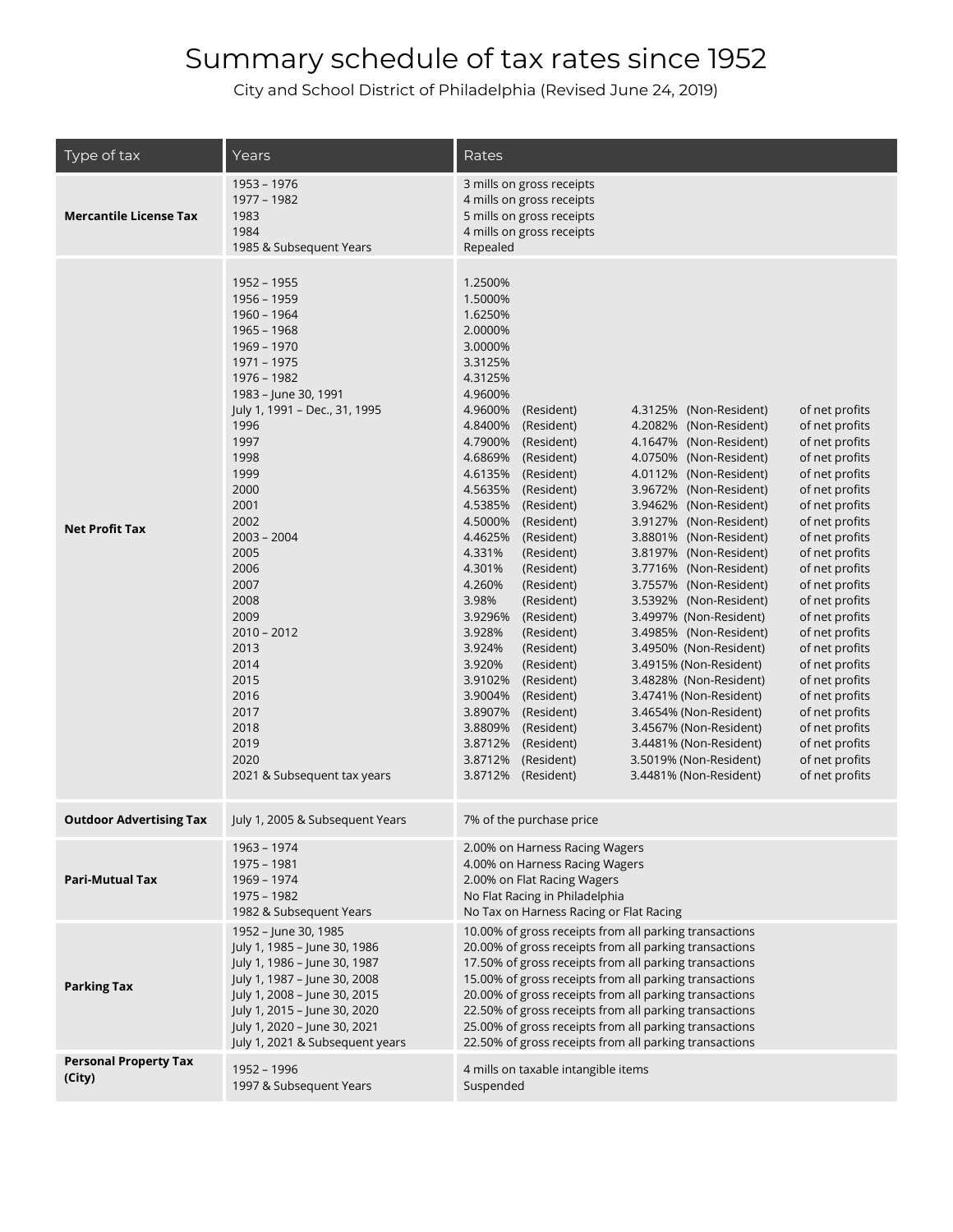| <b>Personal Property Tax</b>    | 1952 - 1967                                                                                                                                                                                                                                                                                            | 4 mills on taxable intangible items                                                                                                                                                                                      |                                                                                                                                                                                                                          |                                                                                                                                                                                                                          |  |
|---------------------------------|--------------------------------------------------------------------------------------------------------------------------------------------------------------------------------------------------------------------------------------------------------------------------------------------------------|--------------------------------------------------------------------------------------------------------------------------------------------------------------------------------------------------------------------------|--------------------------------------------------------------------------------------------------------------------------------------------------------------------------------------------------------------------------|--------------------------------------------------------------------------------------------------------------------------------------------------------------------------------------------------------------------------|--|
| (School District)               | 1968 & Subsequent Years                                                                                                                                                                                                                                                                                | Repealed                                                                                                                                                                                                                 |                                                                                                                                                                                                                          |                                                                                                                                                                                                                          |  |
| Type of tax                     | Years                                                                                                                                                                                                                                                                                                  | Rates                                                                                                                                                                                                                    |                                                                                                                                                                                                                          |                                                                                                                                                                                                                          |  |
|                                 |                                                                                                                                                                                                                                                                                                        | (CITY)                                                                                                                                                                                                                   | (SCHOOL)                                                                                                                                                                                                                 | <b>TOTAL</b>                                                                                                                                                                                                             |  |
| <b>Real Estate Tax</b>          | 1952 - 1956<br>1957<br>1958 - 1959<br>1960<br>$1961 - 1963$<br>1964 - 1965<br>1966 - 1973<br>1974<br>1975 - 1976<br>1977 - 1980<br>1981 - 1982<br>1983<br>1984<br>1985 - 1988<br>1989<br>$1990 - 2002$<br>$2003 - 2007$<br>2008-2010<br>2011<br>2012<br>2013<br>2014 & 2015<br>2016 & Subsequent Years | 2.060%<br>2.060%<br>2.060%<br>2.200%<br>2.200%<br>2.375%<br>1.975%<br>1.975%<br>3.275%<br>3.475%<br>3.900%<br>3.900%<br>3.505%<br>3.745%<br>3.745%<br>3.474%<br>3.305%<br>4.123%<br>4.123%<br>4.462%<br>.6018%<br>.6317% | 1.325%<br>1.400%<br>1.600%<br>1.600%<br>1.800%<br>2.100%<br>2.500%<br>2.800%<br>2.900%<br>3.275%<br>3.275%<br>3.575%<br>3.970%<br>4.120%<br>4.519%<br>4.790%<br>4.959%<br>4.959%<br>5.309%<br>5.309%<br>.7382%<br>.7681% | 3.385%<br>3.460%<br>3.660%<br>3.800%<br>4.000%<br>4.475%<br>4.475%<br>4.775%<br>6.175%<br>6.750%<br>7.175%<br>7.475%<br>7.475%<br>7.865%<br>8.264%<br>8.264%<br>8.264%<br>9.082%<br>9.432%<br>9.771%<br>1.34%<br>1.3998% |  |
| <b>Real Estate</b>              | $1981 - 2000$                                                                                                                                                                                                                                                                                          | 10.00%                                                                                                                                                                                                                   |                                                                                                                                                                                                                          | of assessed value of vacant real estate                                                                                                                                                                                  |  |
| <b>Non-Utilization Tax</b>      | Jan. 1, 2001 & Subsequent Years                                                                                                                                                                                                                                                                        | 5.00%                                                                                                                                                                                                                    |                                                                                                                                                                                                                          | of assessed value of vacant real estate                                                                                                                                                                                  |  |
| <b>Real Estate Transfer Tax</b> | Jan. 1, 1953 – June 30, 1981                                                                                                                                                                                                                                                                           | 1.00%                                                                                                                                                                                                                    | of value of real estate transferred                                                                                                                                                                                      |                                                                                                                                                                                                                          |  |
|                                 | July 1, 1981 – June 30, 1983                                                                                                                                                                                                                                                                           | 2.00%                                                                                                                                                                                                                    | of value of real estate transferred                                                                                                                                                                                      |                                                                                                                                                                                                                          |  |
|                                 | July 1, 1983 - June 30, 1988                                                                                                                                                                                                                                                                           | 2.50%                                                                                                                                                                                                                    | of value of real estate transferred                                                                                                                                                                                      |                                                                                                                                                                                                                          |  |
|                                 | July 1, 1988 – June 30, 1990                                                                                                                                                                                                                                                                           | 4.07%                                                                                                                                                                                                                    | of value of real estate transferred                                                                                                                                                                                      |                                                                                                                                                                                                                          |  |
|                                 | July 1, 1990 – June 30, 1991                                                                                                                                                                                                                                                                           | 3.92%                                                                                                                                                                                                                    | of value of real estate transferred                                                                                                                                                                                      |                                                                                                                                                                                                                          |  |
|                                 | July 1, 1991 - June 30, 1992                                                                                                                                                                                                                                                                           | 3.69%                                                                                                                                                                                                                    | of value of real estate transferred                                                                                                                                                                                      |                                                                                                                                                                                                                          |  |
|                                 | July 1, 1992 – June 30, 1993                                                                                                                                                                                                                                                                           | 3.46%                                                                                                                                                                                                                    | of value of real estate transferred                                                                                                                                                                                      |                                                                                                                                                                                                                          |  |
|                                 | July 1, 1993 – June 30, 1994                                                                                                                                                                                                                                                                           | 3.23%                                                                                                                                                                                                                    | of value of real estate transferred                                                                                                                                                                                      |                                                                                                                                                                                                                          |  |
|                                 | July 1, 1994 - December 31, 2016                                                                                                                                                                                                                                                                       | 3.00%                                                                                                                                                                                                                    | of value of real estate transferred                                                                                                                                                                                      |                                                                                                                                                                                                                          |  |
|                                 | January 1, 2017 - June 30, 2018                                                                                                                                                                                                                                                                        | 3.10%                                                                                                                                                                                                                    | of value of real estate transferred                                                                                                                                                                                      |                                                                                                                                                                                                                          |  |
|                                 | July 1, 2018 - December 31, 2036                                                                                                                                                                                                                                                                       | 3.278%                                                                                                                                                                                                                   | of value of real estate transferred                                                                                                                                                                                      |                                                                                                                                                                                                                          |  |
|                                 | January 1, 2037 and thereafter                                                                                                                                                                                                                                                                         | 3.178%                                                                                                                                                                                                                   | of value of real estate transferred                                                                                                                                                                                      |                                                                                                                                                                                                                          |  |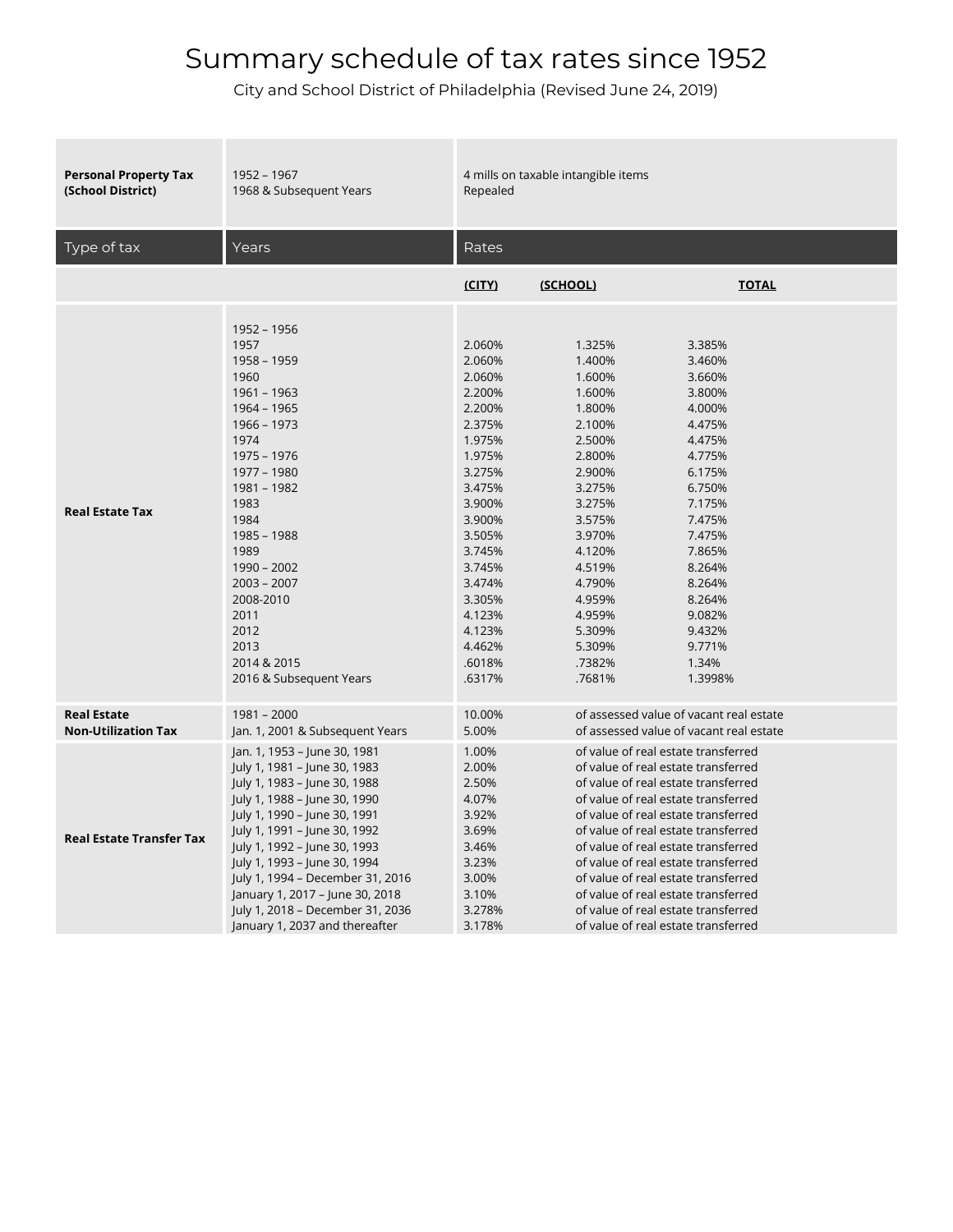| Sales & Use &<br><b>Hotel Occupancy Tax</b>         | Oct. 1, 1991 - Oct 7, 2009<br>Oct. 8, 2009 & Subsequent Years<br>Oct. 1, 1991 & Subsequent Years                                                                                                                                                                | 1.00%<br>2.00%<br>1.00%                                                                                                                                                                                                                            | on the retail sale or use of tangible personal property<br>and services<br>on the retail sale or use of tangible personal property<br>and services<br>an excise tax on the rent of the room(s) in a<br>Hotel in the City.                                                                                                                                                                                                                                                                                                                    |
|-----------------------------------------------------|-----------------------------------------------------------------------------------------------------------------------------------------------------------------------------------------------------------------------------------------------------------------|----------------------------------------------------------------------------------------------------------------------------------------------------------------------------------------------------------------------------------------------------|----------------------------------------------------------------------------------------------------------------------------------------------------------------------------------------------------------------------------------------------------------------------------------------------------------------------------------------------------------------------------------------------------------------------------------------------------------------------------------------------------------------------------------------------|
| Type of tax                                         | Years                                                                                                                                                                                                                                                           | Rates                                                                                                                                                                                                                                              |                                                                                                                                                                                                                                                                                                                                                                                                                                                                                                                                              |
| <b>School Income Tax</b><br>(School District)       | 1967 - 1975<br>1976 - 1982<br>1983 - 1995<br>1996<br>1997<br>1998<br>1999<br>2000<br>2001<br>2002<br>$2003 - 2004$<br>2005<br>2006<br>2007<br>2008<br>2009<br>$2010 - 2012$<br>2013<br>2014<br>2015<br>2016<br>2017<br>2018<br>2019 and Subsequent Years        | 2.00%<br>4.3125%<br>4.96%<br>4.84%<br>4.79%<br>4.6869%<br>4.6135%<br>4.5635%<br>4.5385%<br>4.5000%<br>4.4625%<br>4.331%<br>4.301%<br>4.26%<br>3.98%<br>3.9296%<br>3.928%<br>3.924%<br>3.92%<br>3.9102%<br>3.9004%<br>3.8907%<br>3.8809%<br>3.8712% | on unearned income<br>on unearned income<br>on unearned income<br>on unearned income<br>on unearned income<br>on unearned income<br>on unearned income<br>on unearned income<br>on unearned income<br>on unearned income<br>on unearned income<br>on unearned income<br>on unearned income<br>on unearned income<br>on unearned income<br>on unearned income<br>on unearned income<br>on unearned income<br>on unearned income<br>on unearned income<br>on unearned income<br>on unearned income<br>on unearned income<br>on unearned income |
| <b>Sound Production Tax</b>                         | 1952 - 1992<br>1993 & Subsequent Years                                                                                                                                                                                                                          | 5.000%<br>Repealed                                                                                                                                                                                                                                 | on gross income                                                                                                                                                                                                                                                                                                                                                                                                                                                                                                                              |
| <b>Tobacco &amp; Tobacco</b><br><b>Related Tax</b>  | July 1, 2010 & Subsequent Years                                                                                                                                                                                                                                 | \$0.036<br>\$0.36<br>\$0.36                                                                                                                                                                                                                        | for individually rolled items, like cigars<br>per pack of rolling papers<br>per ounce of all other tobacco and tobacco-related items                                                                                                                                                                                                                                                                                                                                                                                                         |
| <b>Use &amp; Occupancy Tax</b><br>(School District) | July 1, 1970 - June 30, 1980<br>July 1, 1980 - June 30, 1982<br>July 1, 1982 - June 30, 1988<br>July 1, 1988 - June 30, 1990<br>July 1, 1990 - June 30, 2012<br>July 1, 2012 - June 30, 2013<br>July 1, 2013 - June 30, 2015<br>July 1, 2015 & Subsequent years | \$1.25 per annum<br>\$2.50 per annum<br>\$3.25 per annum<br>\$3.85 per annum<br>\$4.62 per annum<br>\$5.51 per annum<br>\$1.13 per annum<br>\$1.21 per annum                                                                                       | per \$100 of assessed value<br>per \$100 of assessed value<br>per \$100 of assessed value<br>per \$100 of assessed value<br>per \$100 of assessed value<br>per \$100 of assessed value<br>per \$100 of assessed value (less exemption amount)<br>per \$100 of assessed value (less exemption amount)                                                                                                                                                                                                                                         |
| <b>Vending Machine Tax</b>                          | July 1, 1988 - December 31, 1989<br>1990 & Subsequent Years                                                                                                                                                                                                     | Repealed                                                                                                                                                                                                                                           | \$100 per vending machine (Newspapers exempt)                                                                                                                                                                                                                                                                                                                                                                                                                                                                                                |
| <b>Vehicle Rental Tax</b>                           | July 1, 2000 & Subsequent Years                                                                                                                                                                                                                                 |                                                                                                                                                                                                                                                    | 2.00% on amount received for renting a vehicle                                                                                                                                                                                                                                                                                                                                                                                                                                                                                               |